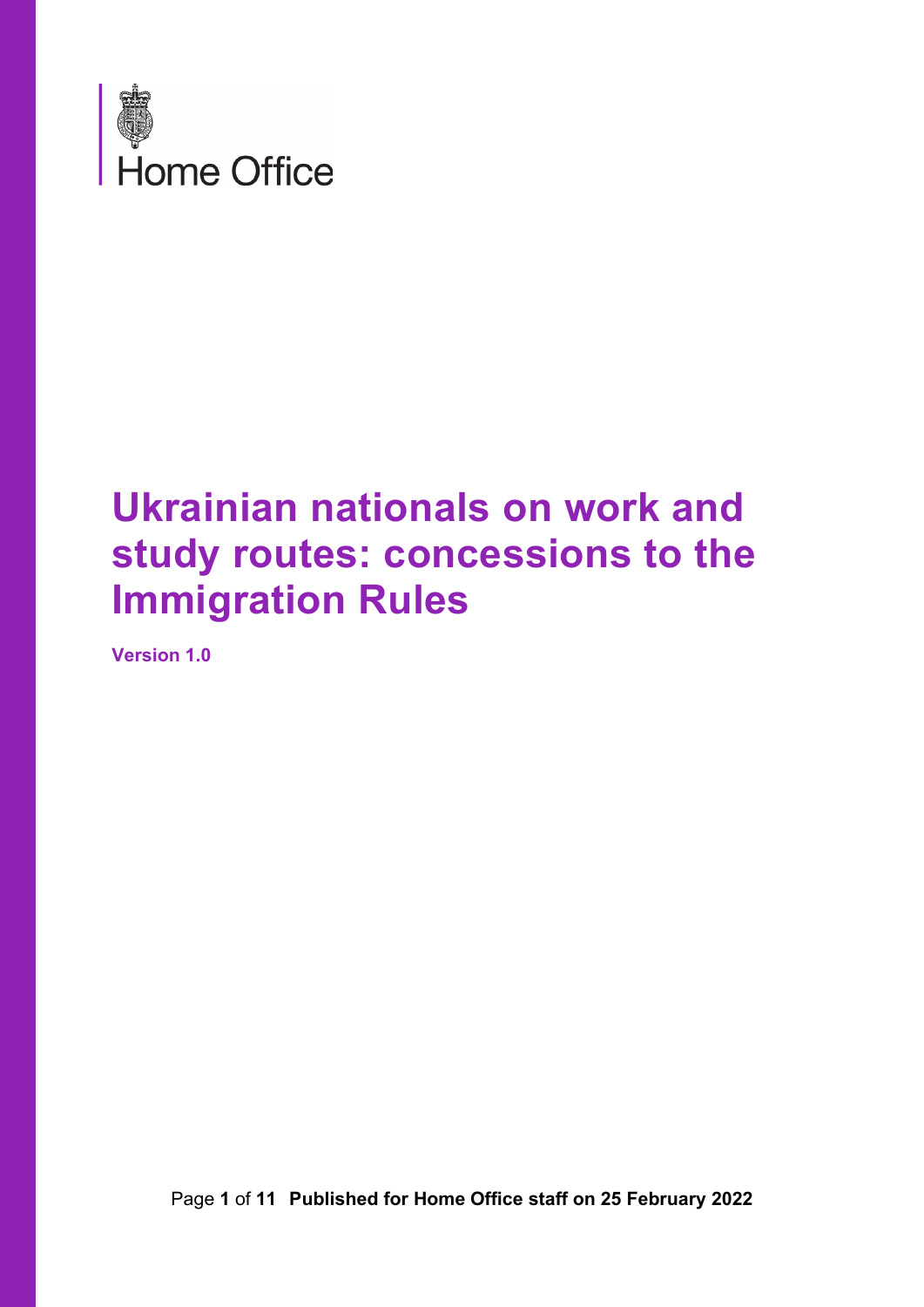<span id="page-1-0"></span>

| Criteria for all applications made under the documentary evidence and switching |  |
|---------------------------------------------------------------------------------|--|
|                                                                                 |  |
|                                                                                 |  |
|                                                                                 |  |
| Document flexibility under the concession for Ukrainian nationals and their     |  |
|                                                                                 |  |
|                                                                                 |  |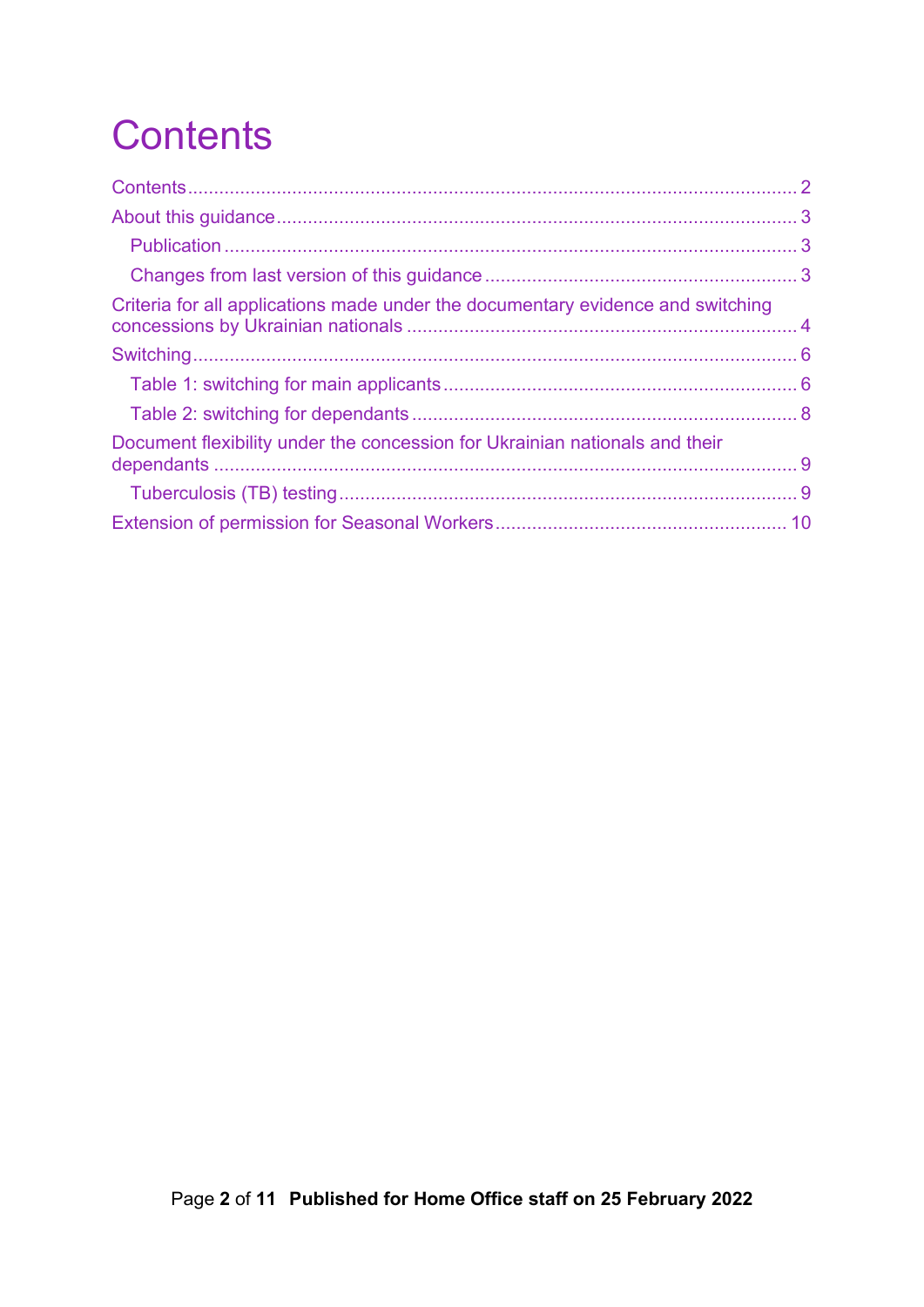## <span id="page-2-0"></span>About this guidance

This guidance tells you about the concessions made to the Immigration Rules for Ukrainian nationals who either had entered the UK prior to 24 February 2022 or had made an entry clearance application prior to that date and subsequently arrive in the UK using that entry clearance. These concessions also apply to their dependants.

This guidance applies to all decisions made from 24 February 2022.

#### <span id="page-2-1"></span>**Publication**

Below is information on when this version of the guidance was published:

- version **1.0**
- published for Home Office staff on **25 February 2022**

#### <span id="page-2-2"></span>**Changes from last version of this guidance**

New guidance

**Related content [Contents](#page-0-0)**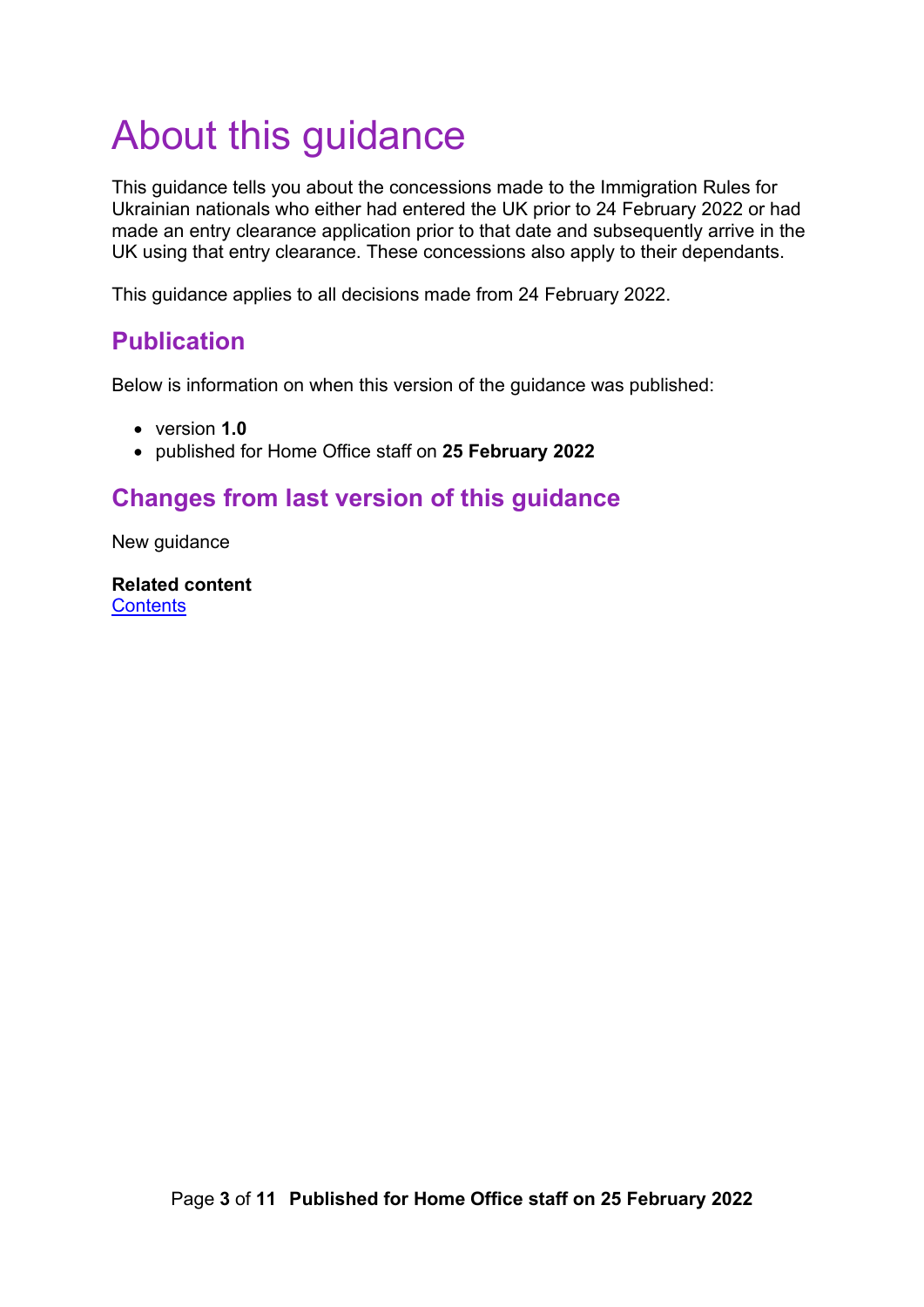### <span id="page-3-0"></span>Criteria for all applications made under the documentary evidence and switching concessions by Ukrainian nationals

This section sets out the criteria an applicant must meet in order to have their application considered under the documentary evidence and switching concessions detailed below.

<span id="page-3-1"></span>To be eligible to be considered under the documentary evidence concession an applicant must:

- be a Ukrainian national, or their dependant partner or child
- be applying for permission to stay on a work or study route set out in [Table 1](#page-5-1) (main applicants) or [Table 2](#page-7-0) (dependants) below
- (where applying from within the UK) be in the UK lawfully or have been granted an exceptional assurance, or where the applicant has overstayed, paragraph 39E of the Immigration Rules must apply to them
- (where applying from within the UK) Prior to 24 February 2022 have lawfully entered the UK, or made an entry clearance application and subsequently arrived after that date in the UK using that entry clearance, as a
	- $\circ$  person on a work or study route set out in [Table 1](#page-5-1) (main applicants) or Table [2](#page-7-0) (dependants) below
	- o Visitor
	- o Temporary Work Seasonal Worker [with a role in specified pork butchery work]*.*
	- o T5 (Temporary Worker) Youth Mobility Scheme/Youth Mobility Scheme
	- o Short-term Student
	- o Overseas Domestic Worker
	- o Domestic Worker in a Private Household
	- o Domestic Worker who is a Victim of Modern Slavery
- meet the requirements of the Immigration Rules for the route on which they are applying, subject to the concessions contained in this guidance

To be eligible to be considered under the switching concession an applicant must:

- be a Ukrainian national, or their dependant partner or child
- be in the UK lawfully or have been granted an exceptional assurance, or where the applicant has overstayed, paragraph 39E of the Immigration Rules must apply to them
- prior to 24 February 2022 have lawfully entered the UK, or made an entry clearance application and subsequently arrived after that date in the UK using that entry clearance, as a:
- Visitor
- Page **4** of **11 Published for Home Office staff on 25 February 2022** • Temporary Work - Seasonal Worker with a role in specified pork butchery work.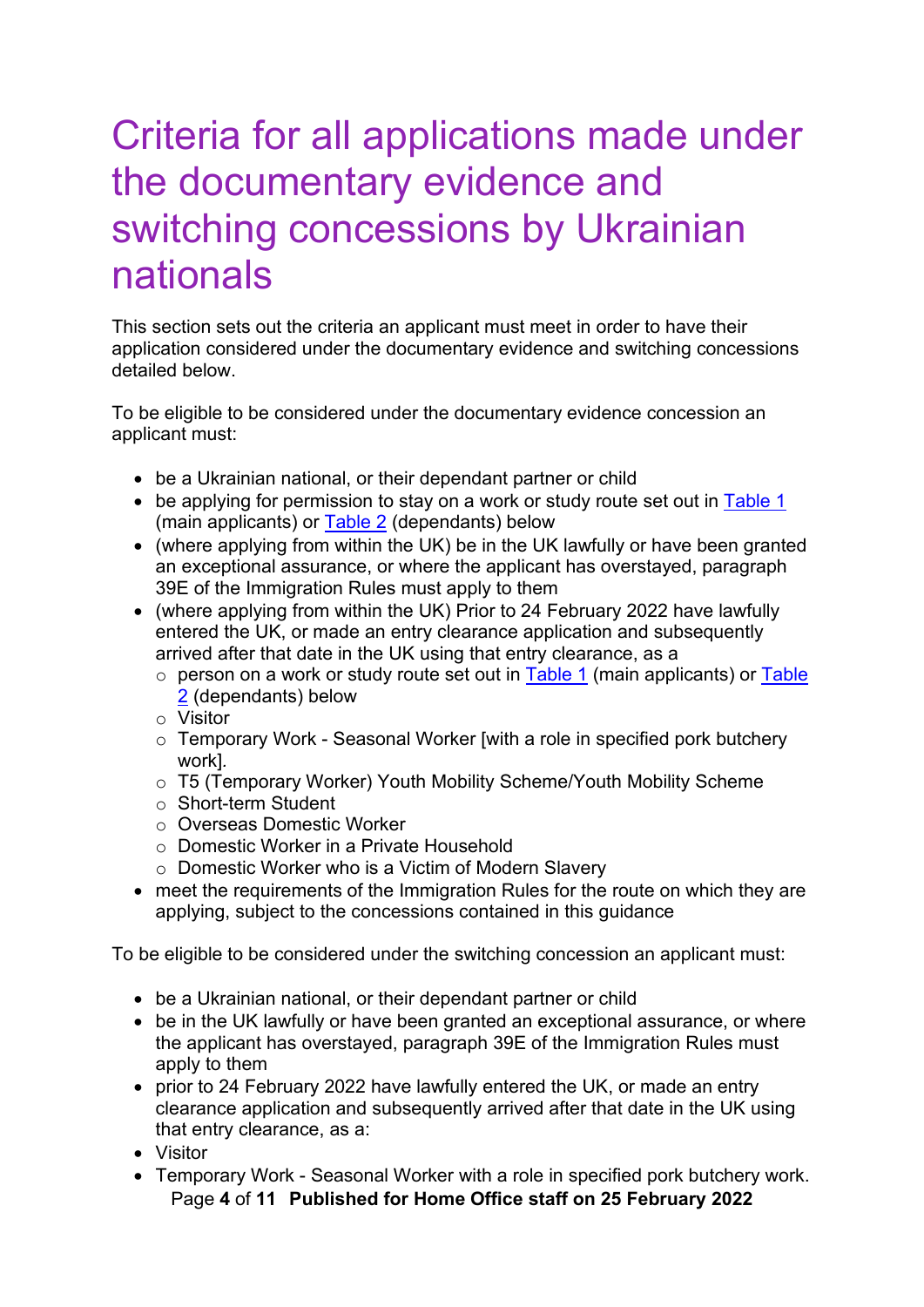- T5 (Temporary Worker) Creative or Sporting Worker/Temporary Work Creative Worker
- T5 (Temporary Worker) Religious Worker/Temporary Work Religious Worker
- T5 (Temporary Worker) Charity Worker/Temporary Work Charity Worker
- T5 (Temporary Worker) Government Authorised Exchange Worker/Temporary Work - Government Authorised Exchange
- T5 (Temporary Worker) International Agreement Worker/Temporary Work International Agreement
- T5 (Temporary Worker) Youth Mobility Scheme/Youth Mobility Scheme
- Representative of an Overseas Business
- Intra-Company routes
- UK Ancestry (and if applying on this route, the Ukrainian national or family member must also hold Commonwealth citizenship)
- Short-term Student
- Parent of a Child Student
- Overseas Domestic Worker
- Domestic Worker in a Private Household
- Domestic Worker who is a Victim of Modern Slavery
- be applying for permission to stay on a work or study route set out in Table 1 (main applicants) or Table 2 (dependants) below
- meet the requirements of the Immigration Rules for the route on which they are applying, subject to the concessions contained in this guidance

Applications which do not meet all of the above criteria, (for example, if they do not meet the requirements of the Immigration Rules not waived by this concession) will not be eligible to be considered under these concessions.

Where an application meets all of the above criteria, a caseworker may proceed to consider it under these concessions. All applications will be considered on a case by case basis, taking into account all of the circumstances.

#### **Related content**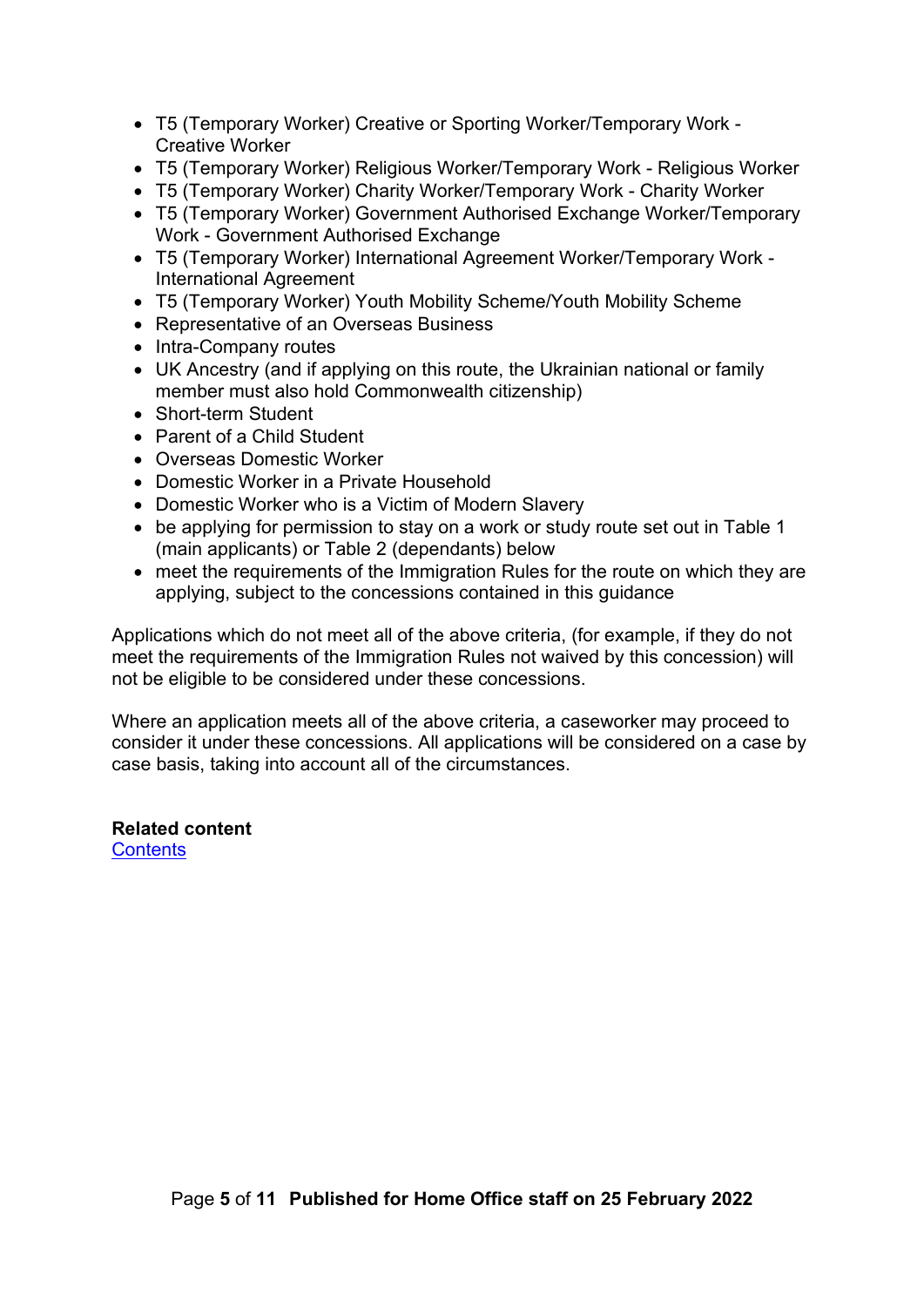# <span id="page-5-0"></span>**Switching**

This section sets out details of the concession permitting some Ukrainian nationals to apply for permission to stay on a different route under the Immigration Rules to that which they currently have (often called 'switching') when the rules do not usually permit it. This concession recognises that the situation in Ukraine may mean that some Ukrainian nationals may be in the UK and eligible for other immigration routes, but may face challenges if they are required to return to Ukraine in order to make an out of country application for entry clearance as would normally be required. This concession is intended to facilitate those who have come for a visit or on a temporary route but who meet the requirements of the work and study routes to continue their stay in the UK, including on routes to settlement where those requirements are met, and where UKVI are satisfied that it would not be appropriate to require them to return to Ukraine.

It covers those who meet the [general requirements above](#page-3-1) and also meet the following relevant requirements:

- the applicant has confirmed in writing that they wish to be considered under this concession and has explained their reasons for applying in-country, rather than returning to Ukraine to make an entry clearance application - the decision maker does not require detailed evidence as to why returning to Ukraine would be problematic - they can instead be satisfied with a reasonable written explanation provided with the application
- they have entered the UK on a temporary route and are seeking permission to switch into a route listed in the [tables below](#page-5-1)

If an applicant meets the above criteria, they can apply to UK Visas and Immigration to switch from one route under the Immigration Rules to another, but they must meet the requirements of the rules of that other route. All applications will be considered on a case by case basis, taking into account all of the circumstances.

The concession works by waiving some requirements of the Immigration Rules for switching for those to whom the concession applies (such as those who meet the criteria set out above). The switching provisions waived relate to the following routes under the rules:

#### <span id="page-5-1"></span>**Table 1: switching for main applicants**

| <b>Applying switching to:</b>       | <b>Waived requirement (for lead</b><br>applicants)              |
|-------------------------------------|-----------------------------------------------------------------|
| Skilled Worker (includes Health and | The switching restrictions in paragraph                         |
| Care Visa)                          | SW 1.5 do not apply.                                            |
| <b>Global Talent</b>                | The switching restrictions in paragraph<br>GT 1.5 do not apply. |
| <b>Student</b>                      | The switching restrictions in paragraph<br>ST 1.4 do not apply. |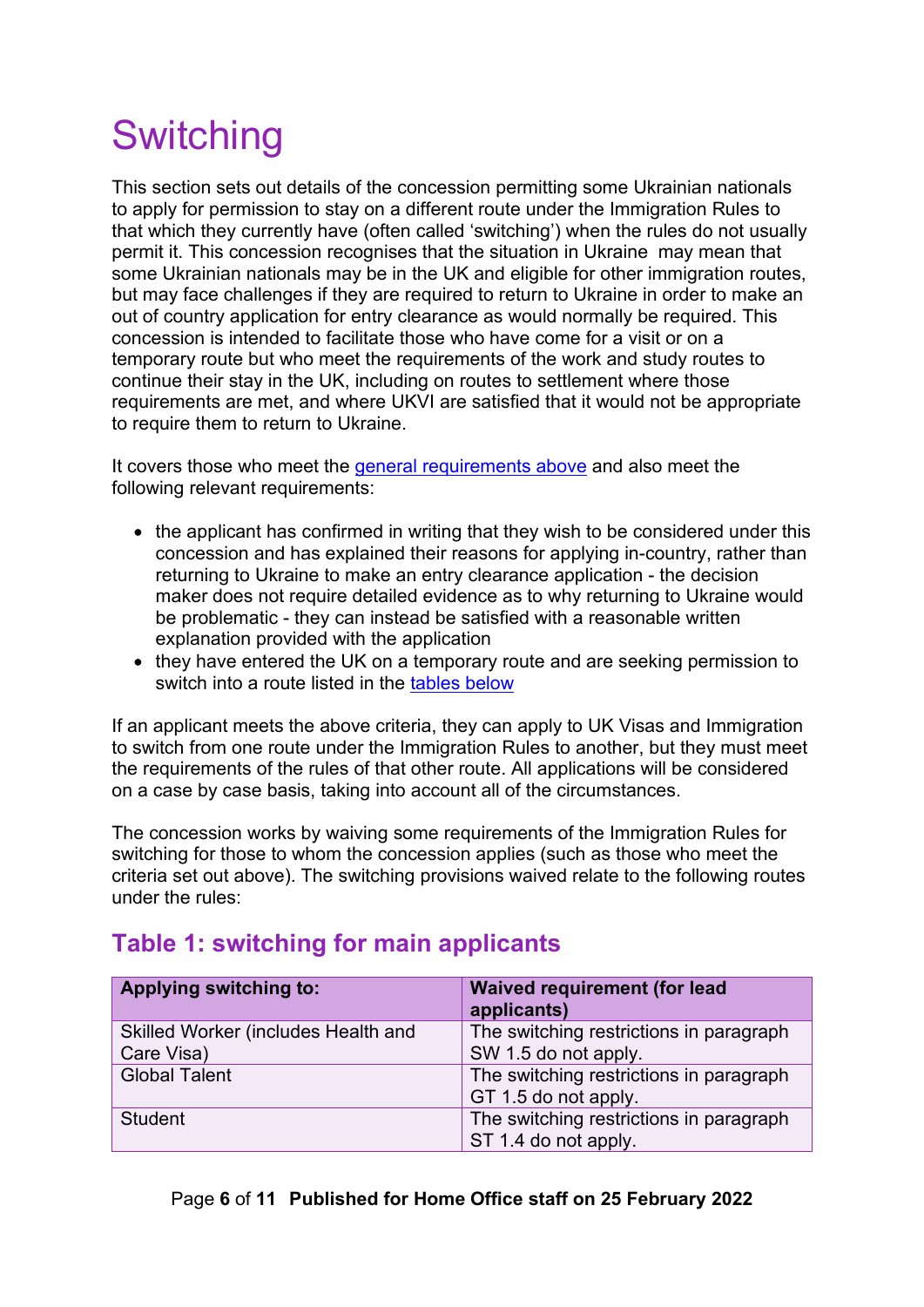| <b>Applying switching to:</b>                                              | <b>Waived requirement (for lead</b>                                                                                                                                                                                                                                                       |
|----------------------------------------------------------------------------|-------------------------------------------------------------------------------------------------------------------------------------------------------------------------------------------------------------------------------------------------------------------------------------------|
|                                                                            | applicants)                                                                                                                                                                                                                                                                               |
| <b>Child Student</b>                                                       | The switching restrictions in paragraph<br>CS 1.5 do not apply.                                                                                                                                                                                                                           |
| <b>Parent of a Child Student</b>                                           | The switching restrictions in paragraph<br>PC 1.4.                                                                                                                                                                                                                                        |
| Intra-company Routes                                                       | The switching restrictions in paragraph<br>IC 1.5 do not apply.                                                                                                                                                                                                                           |
| Representative of an Overseas<br><b>Business</b>                           | The switching restrictions in paragraph<br>ROB 1.5 do not apply.                                                                                                                                                                                                                          |
| T2 Minister of Religion                                                    | The switching restrictions in paragraph<br>MOR 1.5 do not apply.                                                                                                                                                                                                                          |
| <b>International Sportsperson</b>                                          | The switching provisions in paragraph<br>ISP 1.5 do not apply.                                                                                                                                                                                                                            |
| <b>Temporary Work - Creative Worker</b>                                    | The switching provisions in paragraph<br>CRV 1.3 do not apply.                                                                                                                                                                                                                            |
| <b>Temporary Work - Charity Worker</b>                                     | The switching provisions in paragraph<br>CW 1.4 do not apply.                                                                                                                                                                                                                             |
| Temporary Work - Religious Worker                                          | The switching provisions in paragraph<br>RW 1.4 do not apply.                                                                                                                                                                                                                             |
| <b>Temporary Work - Government</b>                                         | The switching provisions in paragraph                                                                                                                                                                                                                                                     |
| <b>Authorised Exchange</b>                                                 | GAE 4.1 do not apply.                                                                                                                                                                                                                                                                     |
| <b>Temporary Work - International</b>                                      | The switching provisions in paragraph                                                                                                                                                                                                                                                     |
| Agreement                                                                  | IA 1.4 do not apply.                                                                                                                                                                                                                                                                      |
| UK Ancestry (if the main applicant also<br>holds Commonwealth citizenship) | The switching restriction in UKA 1.5<br>doesn't apply.                                                                                                                                                                                                                                    |
| Investor                                                                   | This route is no longer open for new<br>initial applications (including no<br>switching into this route, even as part of<br>this concession). However, applicants<br>seeking to extend their leave within this<br>route may be eligible for the document<br>flexibility concession below. |
| Start-up                                                                   | The switching provisions in paragraph<br>SU 1.5 do not apply.                                                                                                                                                                                                                             |
| Innovator                                                                  | The switching provisions in paragraph<br>INN 1.5 do not apply.                                                                                                                                                                                                                            |

Dependants are permitted to do either of the following under existing policy:

- switch in line with the main applicant, providing the route allows dependants
- switch to become a main applicant in their own right, where they meet all the other requirements of the rules for the route under which they are applying

The concession works by waiving some requirements of the Immigration Rules for switching for dependants. The switching provisions waived relate to the following routes under the rules:

Page **7** of **11 Published for Home Office staff on 25 February 2022**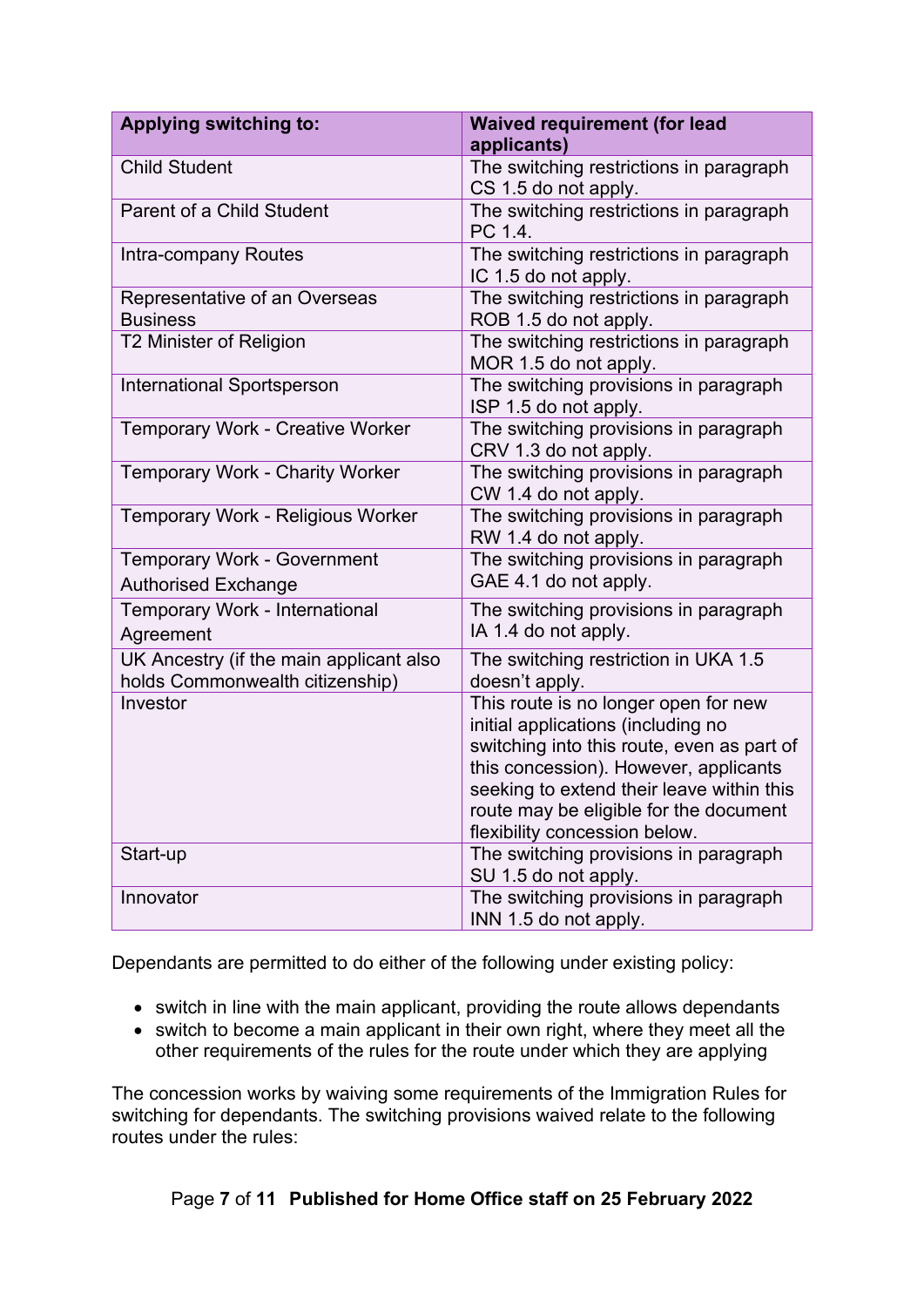### <span id="page-7-0"></span>**Table 2: switching for dependants**

| <b>Applying switching to:</b>                    | <b>Waived requirement (for dependants)</b>                        |
|--------------------------------------------------|-------------------------------------------------------------------|
| Skilled Worker (includes Health and              | The switching restrictions in paragraph                           |
| Care Visa)                                       | SW 26.4 do not apply.                                             |
| <b>Global Talent</b>                             | The switching restrictions in paragraph<br>GT 16.5 do not apply.  |
| <b>Student</b>                                   | The switching restrictions in paragraph<br>ST 28.4 do not apply.  |
| Intra-company Routes                             | The switching restrictions in paragraph<br>IC 14.4 do not apply.  |
| Representative of an Overseas<br><b>Business</b> | The switching restrictions in paragraph<br>ROB 20.4 do not apply. |
| T2 Minister of Religion                          | The switching restrictions in paragraph<br>MOR 19.4 do not apply. |
| <b>International Sportsperson</b>                | The switching provisions in paragraph<br>ISP 20.4 do not apply.   |
| <b>Temporary Work - Creative Worker</b>          | The switching provisions in paragraph<br>CRV 10.4 do not apply.   |
| <b>Temporary Work - Charity Worker</b>           | The switching provisions in paragraph<br>CW 9.4 do not apply.     |
| Temporary Work - Religious Worker                | The switching provisions in paragraph<br>RW 9.4 do not apply.     |
| <b>Temporary Work - Government</b>               | The switching provisions in paragraph                             |
| <b>Authorised Exchange</b>                       | GAE 12.4 do not apply.                                            |
| Temporary Work - International<br>Agreement      | The switching provisions in paragraph<br>IA 22.4 do not apply.    |
| UK Ancestry (if the main applicant also          | The switching restrictions in UKA 18.3                            |
| holds Commonwealth citizenship)                  | or UKA 28.3 do not apply.                                         |
| Investor                                         | The switching provisions in paragraph<br>319C(h) do not apply.    |
| Start-up                                         | The switching provisions in paragraph<br>SU 13.5 do not apply.    |
| Innovator                                        | The switching provisions in paragraph<br>INN 23.4 do not apply.   |

#### **Related content**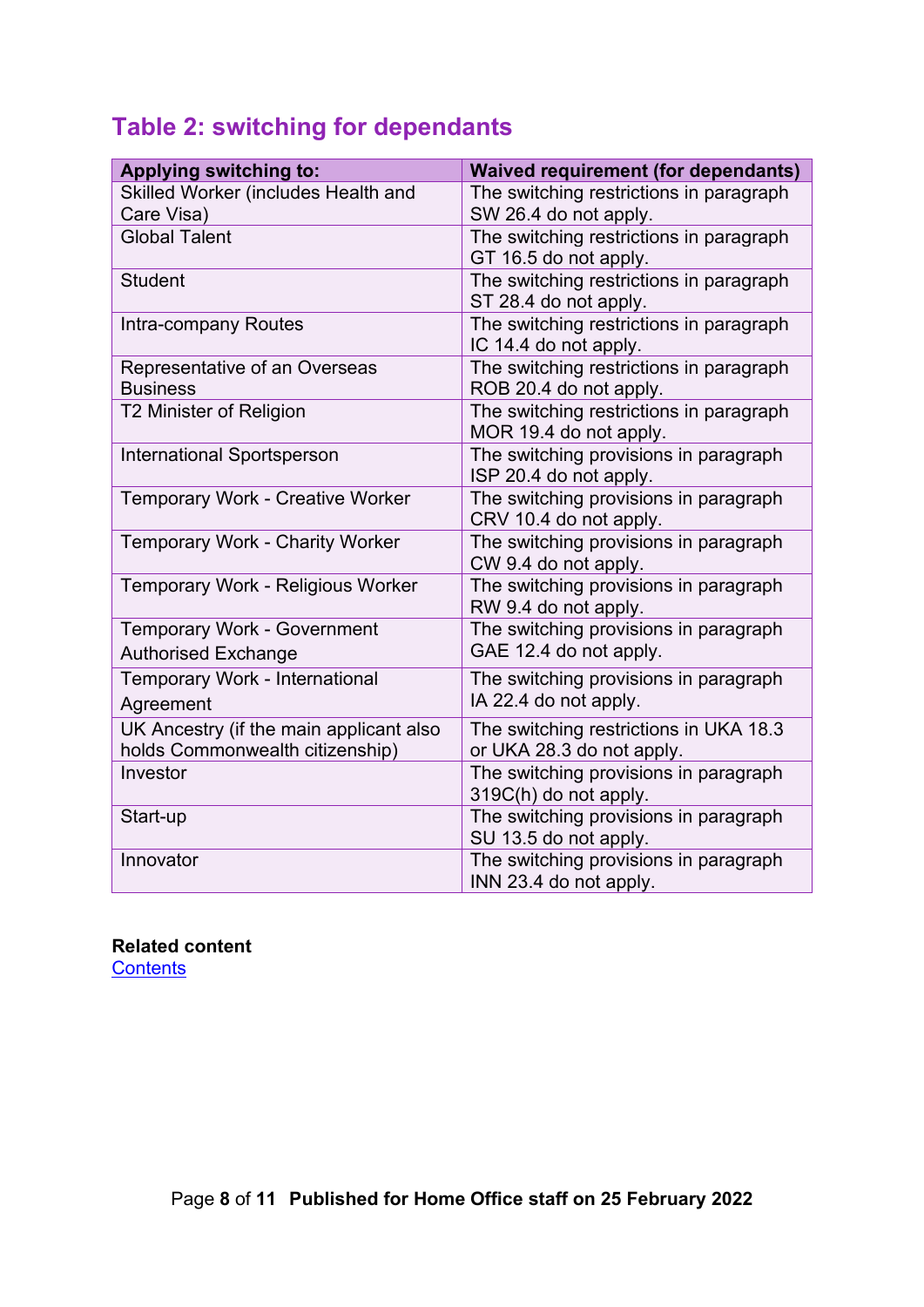### <span id="page-8-0"></span>Document flexibility under the concession for Ukrainian nationals and their dependants

This section sets out the concession on document flexibility for Ukrainian nationals.

Due to the current situation in Ukraine, an applicant may be unable to provide the full range of documents required under the route under which they are applying. If so, an applicant must explain why they cannot provide a normally required document when they make their application. They can do this by drafting a letter setting out their reasons and using the document upload function when completing their application.

The decision maker does not require detailed evidence as to why a document is not available. They can instead be satisfied with a reasonable written explanation provided with the application as to why the document cannot be obtained.

A sufficient and reasonable explanation may for example be that it is not possible to obtain a document from an institution as it is not functioning or is not offering its full range of services due to current circumstances.

Another sufficient and reasonable explanation may, for example, be that the document can only be obtained in person, no one else in Ukraine can reasonably be expected to obtain it on the applicant's behalf and it is not reasonable to expect the applicant to travel to the location in Ukraine it needs to be obtained from as it may be unsafe.

If the Home Office is satisfied that due to the situation in Ukraine a document required by the Immigration Rules cannot reasonably be obtained from Ukraine, the requirement to provide that document may be waived. All applications will be considered on a case by case basis, taking into account all of the circumstances.

For example, if an applicant would meet the 12-month financial requirement under the relevant routes they will not need to submit evidence in any case. Otherwise, the decision maker must be satisfied that the requirement would likely be met if documents could be provided were it not for the circumstances.

#### <span id="page-8-1"></span>**Tuberculosis (TB) testing**

The requirements for a TB test certificate, in paragraph A39 of the immigration rules, have been temporarily waived. TB test facilities in Kyiv are closed and screening for TB cannot reasonably take place and the relevant certificate cannot be reasonably obtained.

#### **Related content**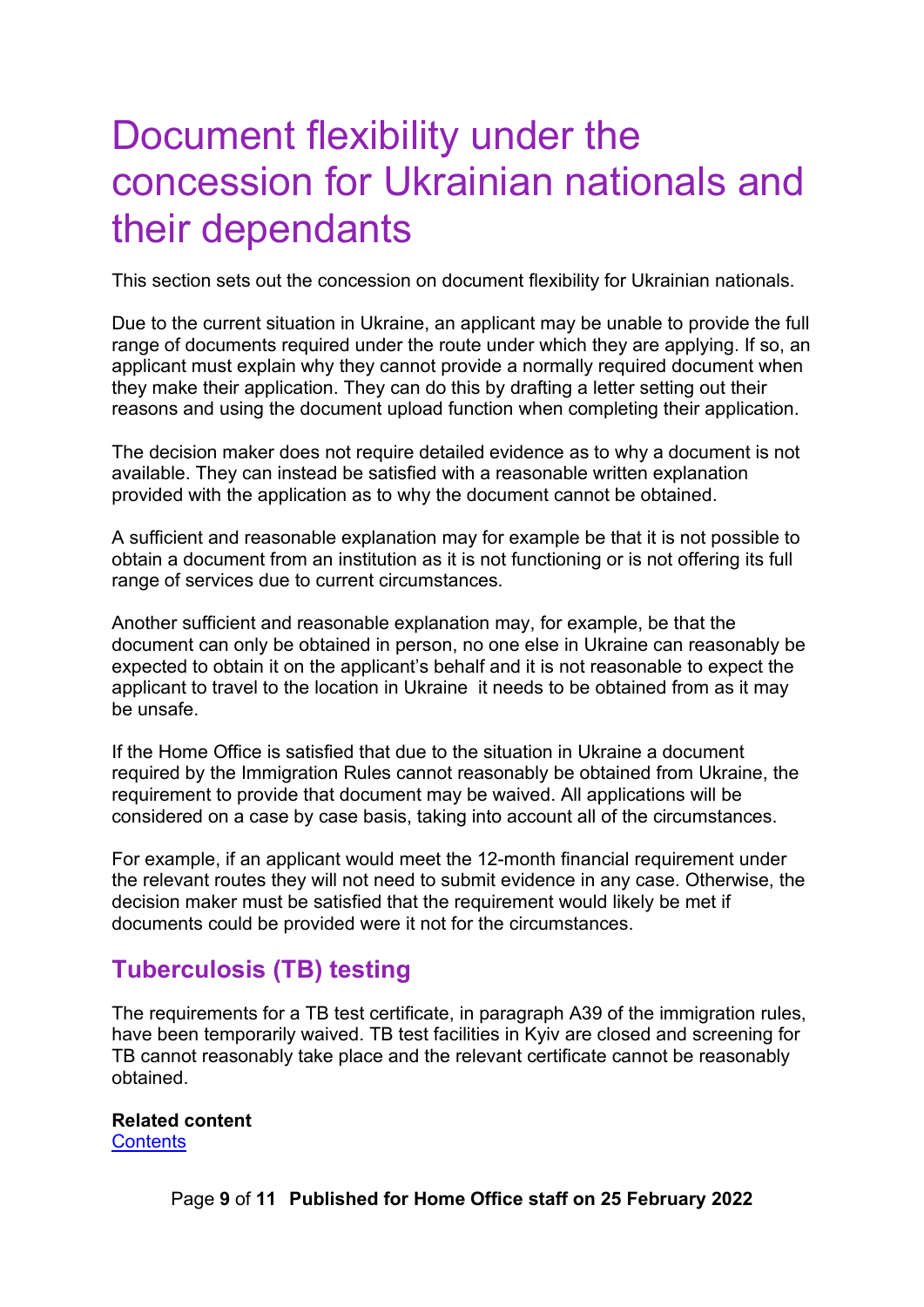### <span id="page-9-0"></span>Extension of permission for Seasonal **Workers**

This section sets out details of the concession permitting Ukrainian nationals with permission as a Seasonal Worker to extend their stay in the UK to 31 December 2022.

This concession recognises that the situation in Ukraine may mean that some Ukrainian nationals may face challenges in returning to Ukraine. This concession is intended to facilitate those who have come as seasonal agricultural workers, who continue to meet the requirements of that route, including maintaining sponsorship, and where UKVI are satisfied that it would not be appropriate to require them to return to Ukraine.

To be eligible to be considered under the Seasonal Workers concession a person must:

- be a Ukrainian national
- be in the UK lawfully
- prior to **24 February 2022** have lawfully entered the UK, or made an entry clearance application and subsequently arrived after that date in the UK using that entry clearance, as a T5 (Temporary Worker) Seasonal Worker/Temporary Work – Seasonal Worker
- meet the requirements of the Immigration Rules for Temporary Work Seasonal Worker

UKVI will contact Scheme Operators to identify individuals who are eligible for this concession and who wish to be considered for the concession.

Individuals who do not meet all of the above criteria will not be eligible to be considered under this concession.

Where an application meets all of the above criteria, a caseworker may proceed to consider it under this concession. All applications will be considered on a case by case basis, taking into account all of the circumstances.

Those who have come to the UK as Seasonal Workers with a role in specified pork butchery work and who are also eligible for the Skilled Worker route may make an application on that route.

Where UKVI consider that a person should be granted leave under the concession, they will grant leave that:

- expires on 31 December 2022
- requires the person to continue to work a role permitted by the Seasonal Work route

Page **10** of **11 Published for Home Office staff on 25 February 2022**